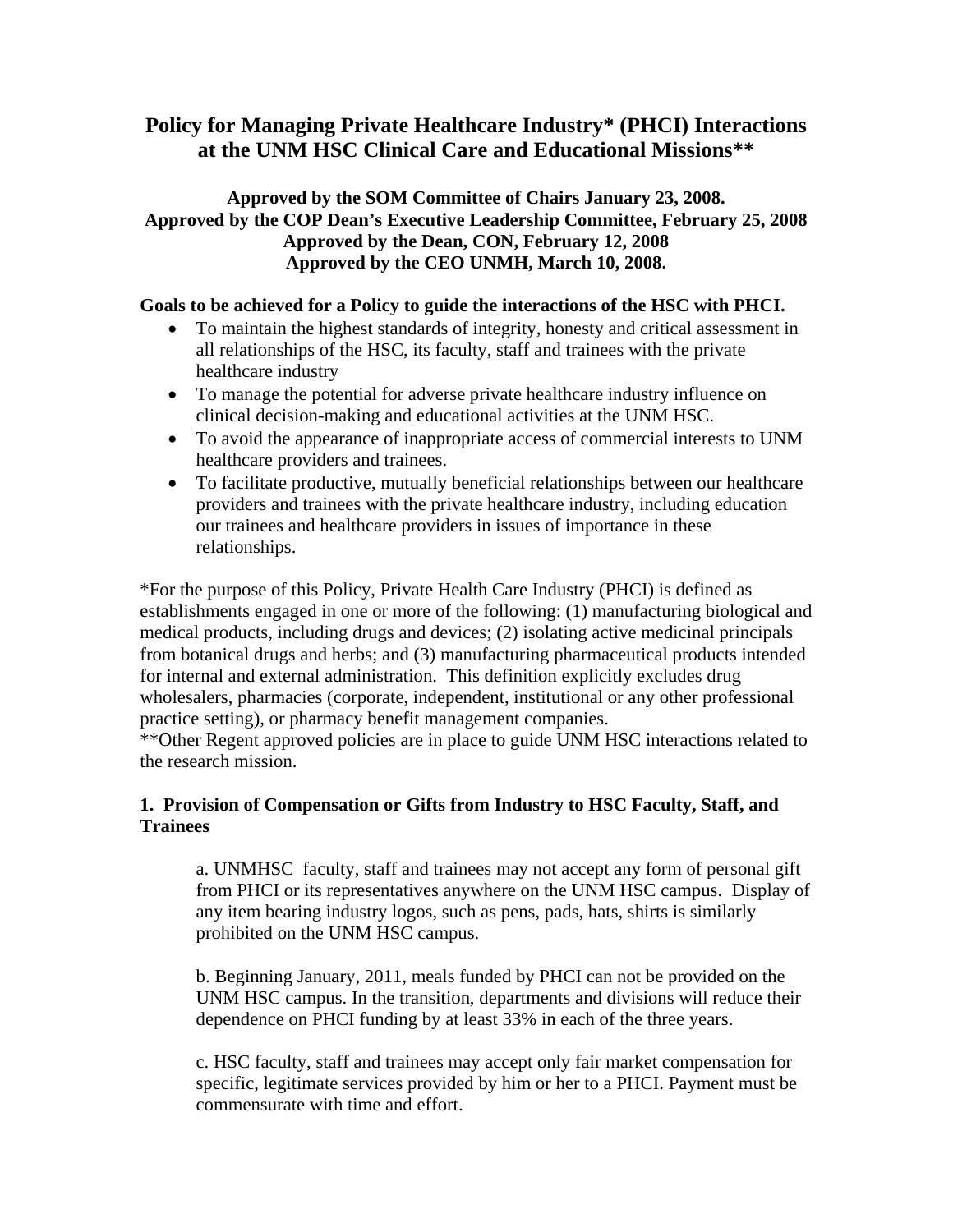d. HSC faculty, staff and trainees may not accept compensation or gifts for listening to a sales pitch (e.g., detailing) by an industry representative.

e. HSC faculty, staff and trainees who are simply attending a continuing education (e.g., CME) or other instructional activity and are not speaking or otherwise actively participating or presenting at the meeting, should not accept direct compensation from PHCI either for attending or defraying costs related to attending the meeting.

f. HSC health care providers must conscientiously and actively divorce clinical care decisions (including referrals, and diagnostic or therapeutic management) from any potential or actual benefits accrued or expected from any PHCI (including but not limited to personal gifts, research funding, scholarships for continuing education attendance, consulting agreements, and the like).

g. HSC faculty or staff who are involved in institutional decisions concerning the purchase or approval of medications or equipment, or the negotiation of other contractual relationships with industry, must disclose any relevant financial interest (e.g., equity ownership, compensated positions on advisory boards, a paid consultancy or other forms of compensated relationship) in an industry that might benefit from the institutional decision. Where actual or potential conflict of interest exists, the individual should recuse him/herself from the process. This provision is not intended to preclude the indirect ownership, through mutual funds or other investment vehicles, of equities in publicly traded pharmaceutical companies by UNM faculty nor does it require declaring a potential or real COI for holding mutual funds as described herein.

h. HSC health care providers may not receive any form of compensation for changing a patient's prescription.

i. PHCI representatives are restricted to certain areas of the hospital, and must follow existing UNM Hospitals (UNMH) policies concerning these restrictions. Therefore, HSC faculty, staff and trainees must meet with pharmaceutical representatives only in approved areas.

#### **2. Provision of Scholarships and Other Funds to HSC Trainees**

HSC faculty, staff and trainees should ensure that support of HSC trainees by industry through funding mechanisms such as scholarships, reimbursement of travel expenses, or other non-research funding in support of scholarship or training are free of any actual or potential conflict of interest. Industry funding of trainees should comply with all of the following:

a. The trainee is selected by the HSC department, program, or section.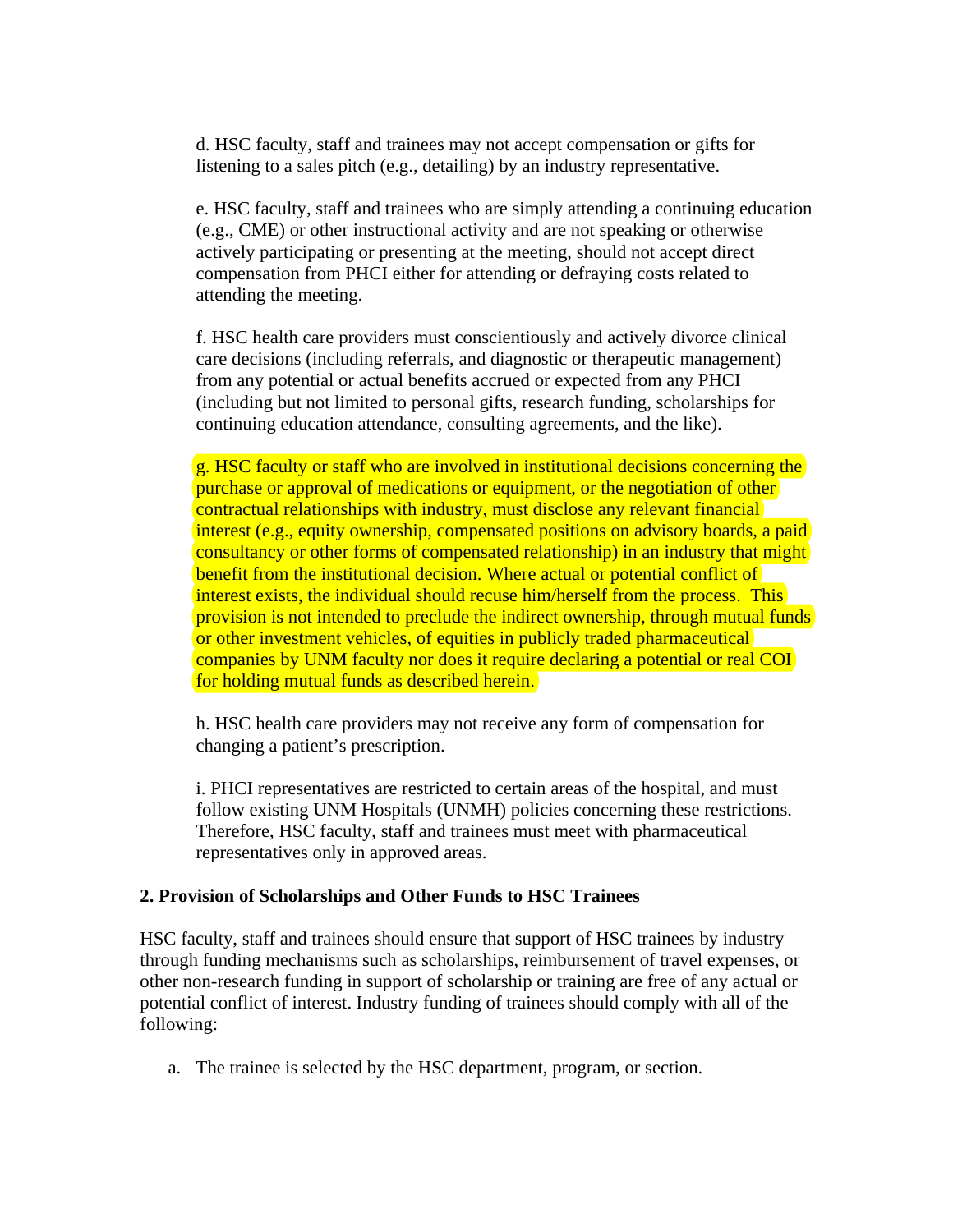- b. The funds are provided to the department rather than directly to the trainee.
- c. The department, section or program has determined that the conference or training has educational merit.
- d. The recipient of the funds is not subject to any implicit or explicit *quid pro quo*  (i.e., "no strings are attached").
- e. The donors may not label donated objects with industry logos or information.

This Policy is not intended to preclude industry support for HSC faculty or staff to travel to evaluate major clinical equipment for prospective acquisition by a program, department, or other UNM entity.

## **3. Provision of Free Drug Samples to HSC Health Care Providers**

The use of drug samples at UNMH is governed by specific policies established by the Pharmacy department and approved by the Medical Executive Committee. In general these policies include the following:

a. Drug samples are not allowed for inpatient use.

b. Samples are allowed for outpatient use with specific requirements for dispensing, storage and documentation. If the use of samples is contemplated, the prescribing service or physician must contact the Executive Director of Pharmacy Services for review of the indication and procedures to be followed. In some cases approval of the Pharmacy and Therapeutics Committee may be required.

c. Free drug samples may never be sold.

d. Free drug samples should not be used by HSC health care providers for themselves or family members..

#### **4. Industry Support for Educational Events on the UNM Health Sciences Center Campus**

HSC faculty, staff, and trainees should adhere to the policies for continuing education established within each discipline (e.g., ACCME for the School of Medicine, ACPE for College of Pharmacy, etc.).

#### **5. Policies for Delivering Industry-Sponsored Lectures or Participating in Legitimate Conferences and Meetings off the UNM HSC Campus**

Clinical meetings and scientific meetings sponsored by professional societies frequently derive a portion of their support from industry. Industry sponsorship generally takes one of two general forms and different standards apply in each case.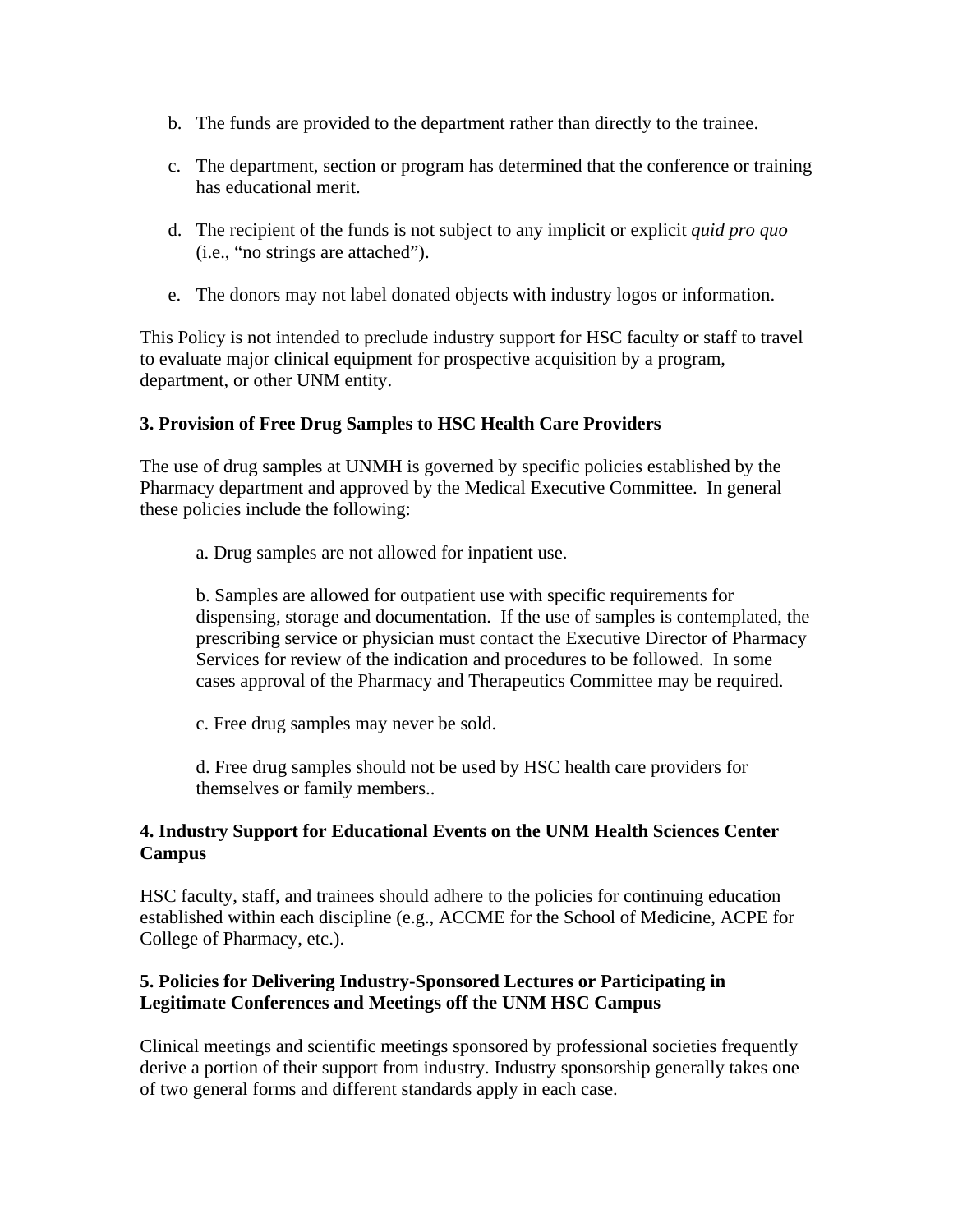The policies below that address legitimate conference/meeting activities that relate to the subsidies and payments and that encompass scholarships or other funds to allow for trainee attendance should serve as the policies for these types of activities. First, industry may partially sponsor meetings run by professional societies. HSC faculty and staff are expected to participate in meetings of professional societies as part of their continuing education (e.g., CE) and professional obligations. Nonetheless, faculty should be aware of the potential influence of industry on these meetings and attentive to the policies set forth below in evaluating whether and how to attend or participate in these meetings. A second type of meeting is fully sponsored and run by industry. The following policies apply in that case. These policies apply to all lectures, meetings, and related publications sponsored directly by industry or by intermediate educational companies subsidized by industry.

HSC faculty, staff and trainees should actively participate (e.g., by giving a lecture, organizing the meeting) in such meetings or lectures only if:

a. financial support by industry is fully disclosed at the meeting by the sponsor;

b. the meeting or lecture's content, including slides and written materials, are prepared or determined by the HSC faculty, staff and/or trainee;

c. the lecturer is expected to provide a balanced assessment of therapeutic options and should promote objective scientific and educational activities and discourse;

d. the HSC faculty, staff or trainee is not required by the company sponsor to accept advice or services concerning teachers, authors or other educational matters including content as a condition of the sponsor's contribution of funds or services;

e. attendees in the audience are not directly compensated or otherwise materially rewarded for attendance;

f. the HSC faculty, staff or trainee receives compensation only for the services provided and the compensation is reasonable;

g. time spent in preparing and delivering the lectures does not impair the HSC faculty, staff or trainee's ability to fulfill departmental responsibilities;

h. the lecturer explicitly describes all his or her relevant financial interests to the audience; and

i. the lecturer makes clear to the audience that the content of the lecture reflects the views of the lecturer only and not the University of New Mexico HSC.